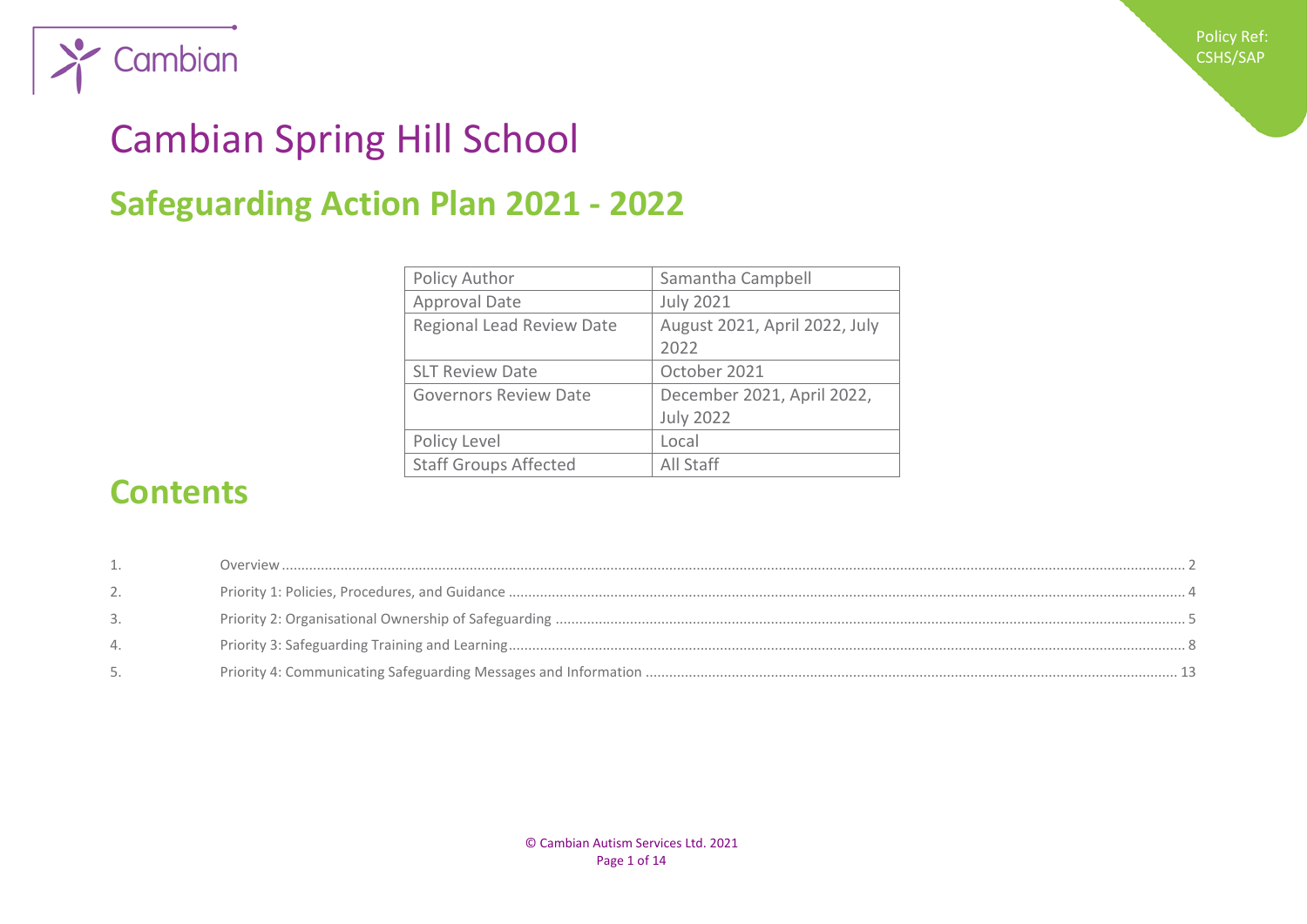

#### <span id="page-1-0"></span>1. Overview

This Safeguarding Action Plan is designed so that all staff work knowledgeably and effectively in a coordinated way to guarantee that our children and young people are seen, safe and heard. It is intended to secure the highest quality of care and education in order to fully safeguard children and young people and offer appropriate levels of support to their parents/carers. The plan identifies our key priorities to ensure continuing improvements to safeguarding practice at Spring Hill School and covers the period 2021 to 2022. To minimise the possibility of abuse and harm to our students, Spring Hill School is committed to working in partnership with all agencies to ensure that education, training and access to safeguarding best practice information and support are available for those who work at Spring Hill School in any capacity.

#### Our role in safeguarding:

#### • **Advocacy**

Promoting access to safeguarding advice and encouraging and supporting parents/carers and other stakeholders to work in partnership with us in the best interests of the child

#### • **Education**

Improving understanding amongst colleagues in order to tailor appropriate support and signpost external support services to children and young people and their immediate family, if appropriate

#### • **Scrutiny**

Using our best endeavours to ensure that all relevant policies and processes are in place and they are being implemented fully

In developing our priorities, this action plan seeks to demonstrate its' commitment to continuous improvement by ensuring that strategy builds on the work achieved at Spring Hill, to date. The identified priorities recognise the critical areas to which the Safeguarding Action Plan will give targeted input, ensuring that each priority identifies the key actions to be taken and the expected outcomes we intend to achieve. The plan also identifies the person(s) who will oversee each action and who will contribute to the progress of each action. The plan will also identify success indicators, as well as the intended impact of this activity on the welfare of children and young people.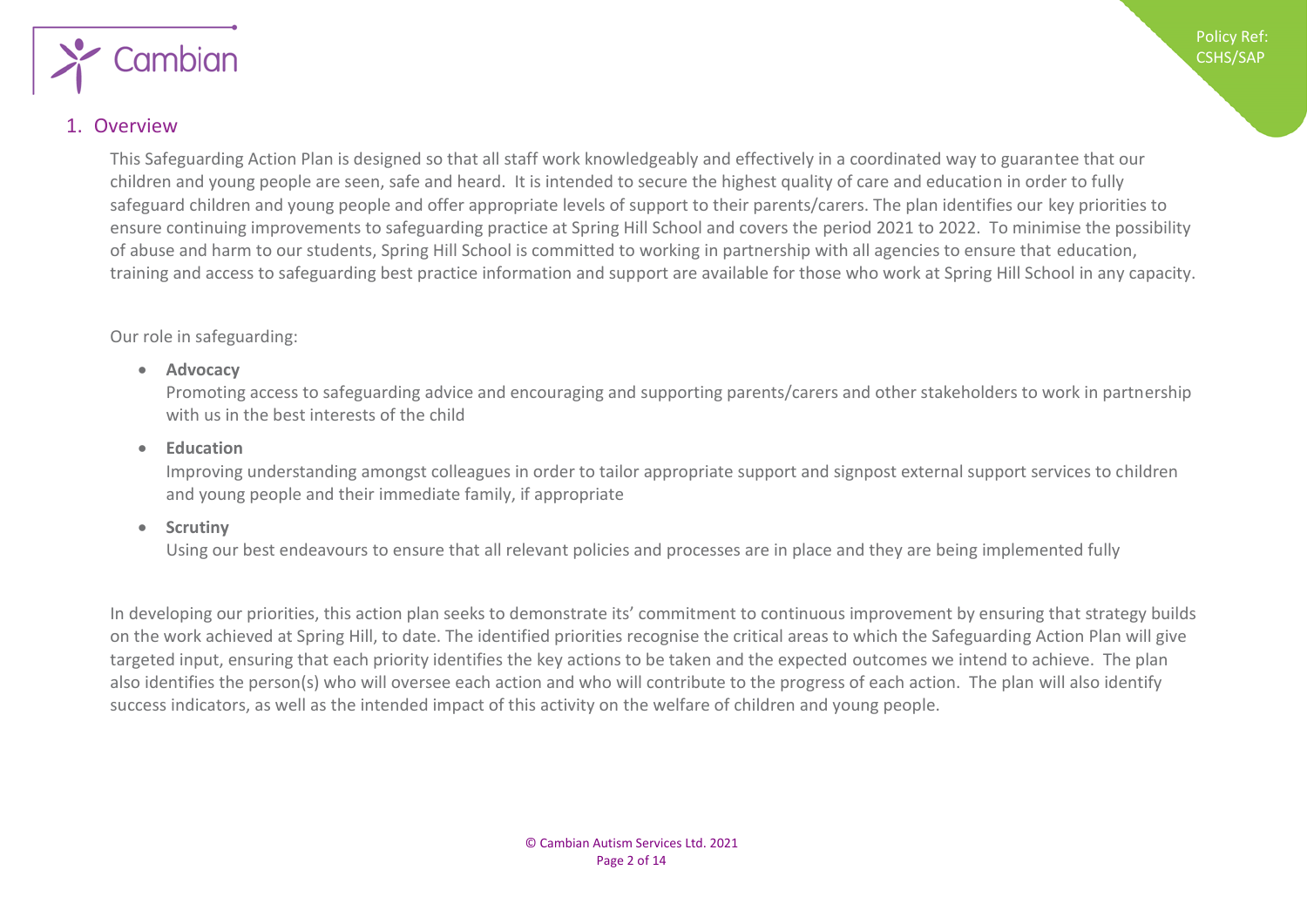

This Plan is monitored by the Regional Education Lead, with exceptions being presented for review and resolution at each termly Governance meeting. The Safeguarding Plan is aligned to NYCC's Safeguarding Children Board (NYSCB) Quality Assurance Framework and its' performance indicators. This ensures that there is clear line of sight between Spring Hill School and that of the partnership work with NYSCB.

This Safeguarding Plan considers the context of the Covid-19 pandemic and Spring Hill School's response to it.

Samantha Campbell

August 2021

#### Progress Update

| Date                          | Colour      | By Whom;          |
|-------------------------------|-------------|-------------------|
| August 21                     | Grey        | Samantha Campbell |
| 30 <sup>th</sup> September 21 | <b>Blue</b> | Christine Sherman |
| 06 <sup>th</sup> December 21  | Red         | Christine Sherman |
| 28 <sup>th</sup> March 22     | Green       | Christine Sherman |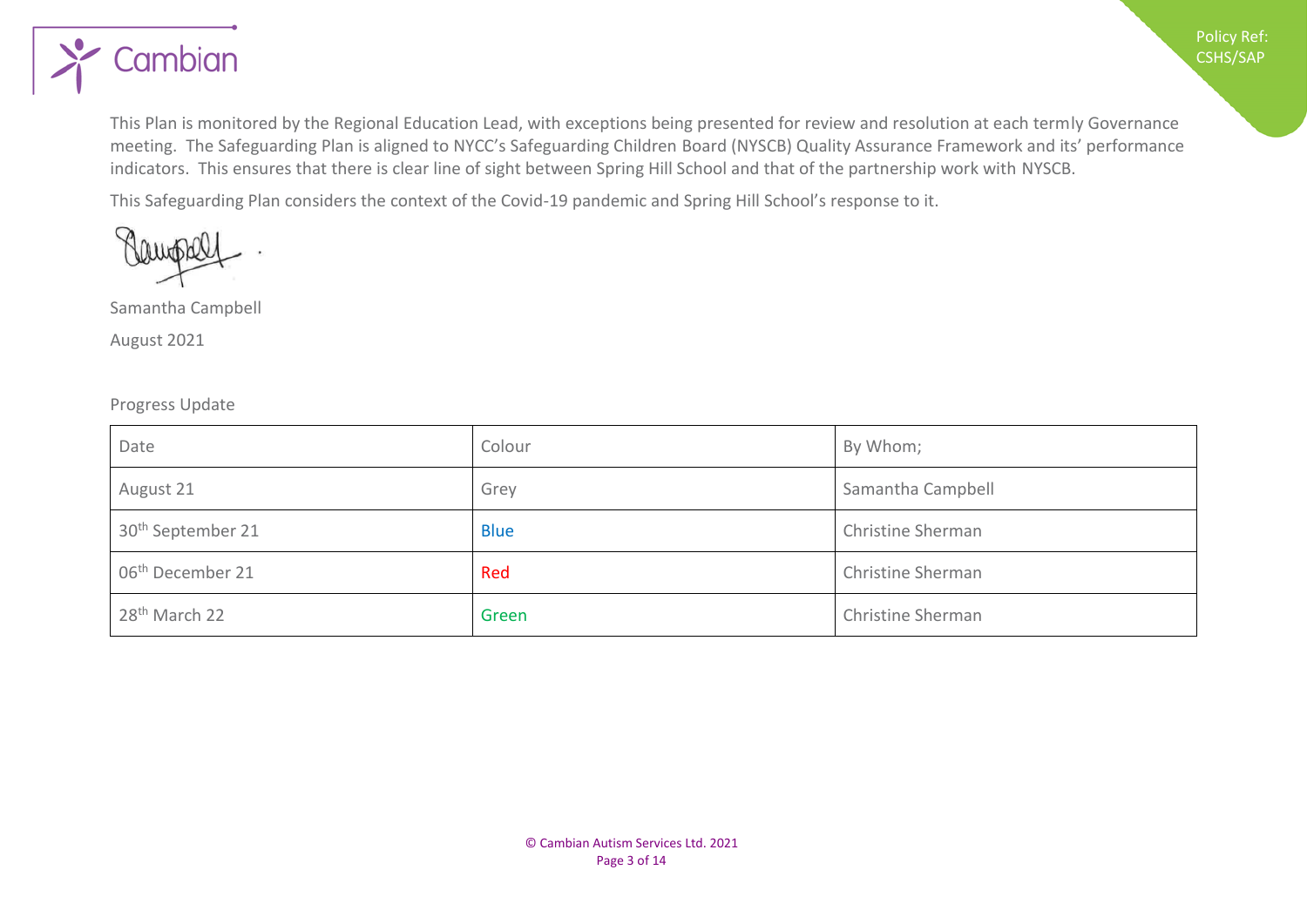

### <span id="page-3-0"></span>2. Priority 1: Policies, Procedures, and Guidance

| <b>Safeguarding Objective</b>                                                                                                                        | What and Who?                                                                                                                                                                                                                                                                                                                                                | <b>Focused Outcomes</b>                                                                                                                                                                                                                                                                                                                                                                                                                          | <b>Measure</b>                                                                                                                                                                                                                                                                                                                                                                                                   | <b>Timeframe</b>                                                                                                                                                                                                                  |
|------------------------------------------------------------------------------------------------------------------------------------------------------|--------------------------------------------------------------------------------------------------------------------------------------------------------------------------------------------------------------------------------------------------------------------------------------------------------------------------------------------------------------|--------------------------------------------------------------------------------------------------------------------------------------------------------------------------------------------------------------------------------------------------------------------------------------------------------------------------------------------------------------------------------------------------------------------------------------------------|------------------------------------------------------------------------------------------------------------------------------------------------------------------------------------------------------------------------------------------------------------------------------------------------------------------------------------------------------------------------------------------------------------------|-----------------------------------------------------------------------------------------------------------------------------------------------------------------------------------------------------------------------------------|
| <b>Key safeguarding policies</b><br>are up to date, accurate,<br>aligned with any<br>legislative or best practice<br>updates, and fit for<br>purpose | Undertake detailed<br>policy review of:<br>Safeguarding<br>Children / Child<br>Protection Policy - CS<br>Missing Protocol and<br>$CME Policy - CS$<br>RSE Policy further to<br>consultation with<br>$parents/cares - EH$<br>- Visitor and<br>Contractor Protocol -<br><b>SC</b><br>Facilitate Governor<br>Safeguarding Audit from<br>Regional Lead (NA) - SC | Detailed policy reviews<br>complete and policy<br>updates ratified.<br>Policy reflects latest<br><b>KCSIE statutory</b><br>expectations<br>Outcomes of audit in<br>report which identifies<br>best practice and<br>development points<br>RSE policy reflects<br>statutory expectations<br>and parents/carers<br>consulted<br>Visitor and contractor<br>protocol are robust<br>DSL and other<br>safeguarding<br>literature/posters are<br>updated | Actions identified further<br>to safeguarding audit<br>and SAP revised.<br>Policy updates ratified by<br>Governors<br><b>Updated Policies</b><br>published and uploaded<br>onto website<br>Audit progress updates<br>shared with Governors<br>Supervision documents<br>reflect identified training<br>need<br>Full alignment with KCSIE<br>Sept. '21<br>Visitors know how to<br>report a safeguarding<br>concern | Termly internal review of<br>SAP<br>As appropriate, CPD<br>opportunities facilitated<br>Autumn Term<br>Governance meeting<br>Annual Policy review and<br>circulation<br>Safeguarding Audit,<br>August 2021 - Regional<br>Lead, NA |
| NYSCB have confidence in<br>relation to safeguarding<br>practice at SHS                                                                              | Engage with NYSCB<br>Annual Audit - CS/SC                                                                                                                                                                                                                                                                                                                    | Strategic alignment with<br>focus areas identified<br>from NYSCB                                                                                                                                                                                                                                                                                                                                                                                 | NYSCB audit scrutinised<br>by Governor (NA)                                                                                                                                                                                                                                                                                                                                                                      | August 2021                                                                                                                                                                                                                       |

Policy Ref: CSHS/SAP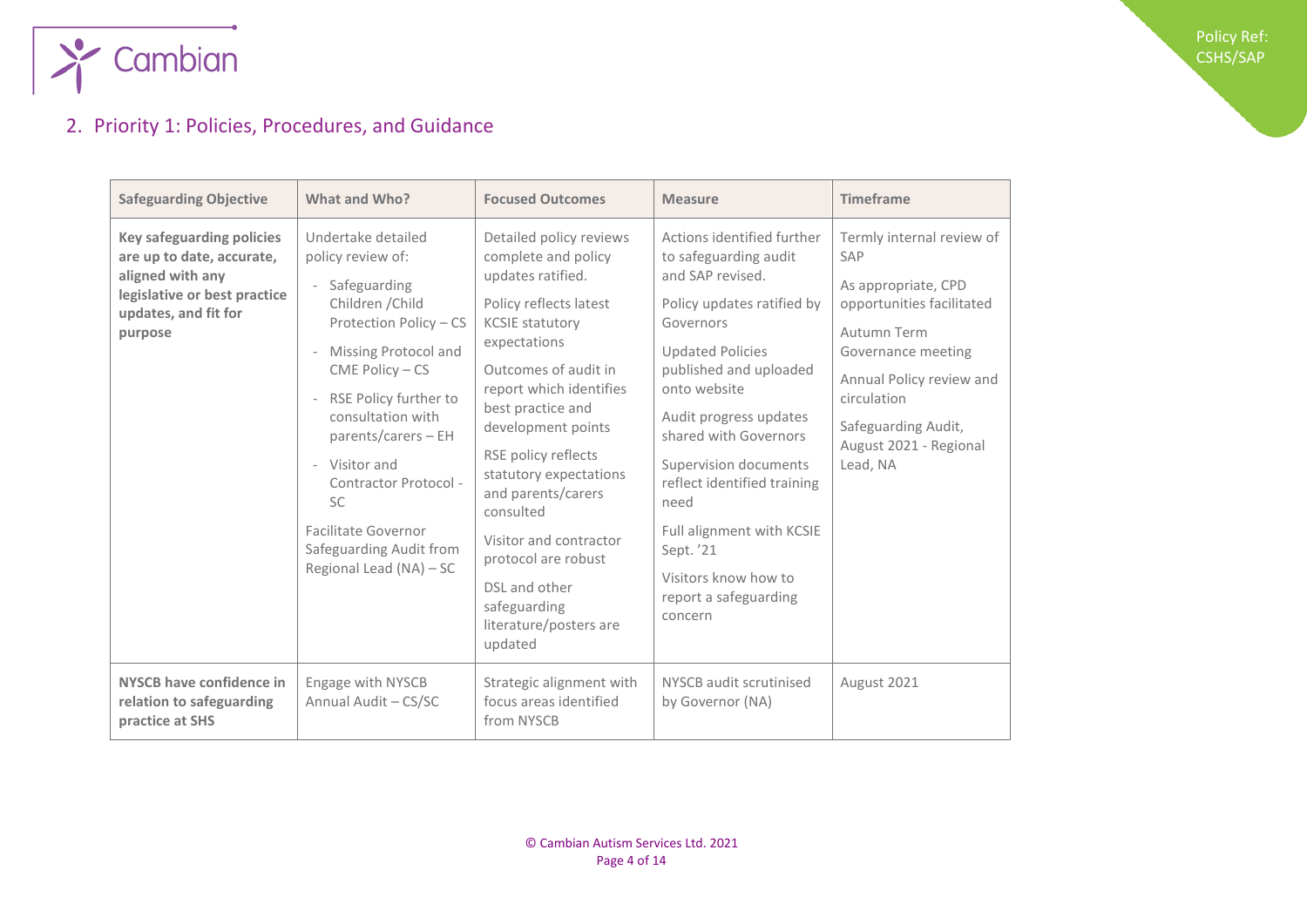| <b>Safeguarding Objective</b>                                                 | What and Who?                                                                                                            | <b>Focused Outcomes</b>                                                                                                                                                                                                                                                                                                                                                      | <b>Measure</b>                                                                                                                                                                                                                                           | <b>Timeframe</b>                                                                                                                                                           |
|-------------------------------------------------------------------------------|--------------------------------------------------------------------------------------------------------------------------|------------------------------------------------------------------------------------------------------------------------------------------------------------------------------------------------------------------------------------------------------------------------------------------------------------------------------------------------------------------------------|----------------------------------------------------------------------------------------------------------------------------------------------------------------------------------------------------------------------------------------------------------|----------------------------------------------------------------------------------------------------------------------------------------------------------------------------|
| <b>CV19 Risk Assessment</b><br>aligns with latest<br><b>Government diktat</b> | Update site risk<br>assessment in readiness<br>for new academic year -<br><b>SC</b>                                      | Protocol in place to<br>minimise risk of infection<br>(reference to daily DfE<br>emails to support)<br>Clinically vulnerable risk<br>assessments reviewed                                                                                                                                                                                                                    | Updated risk assessment<br>in place and distributed<br>Revised individual risk<br>assessments in place                                                                                                                                                   | September 2021                                                                                                                                                             |
| <b>School PREVENT checklist</b><br>is compliant                               | Update current checklist<br>$-SC$<br>Staff undertake annual<br>Home Office PREVENT<br>training: Home Office -<br>Prevent | Protocol in place to<br>address students at risk<br>of radicalisation<br><b>PSHCE curriculum</b><br>appropriately addresses<br>associated issues<br>Staff fully aware of<br>statutory duties and<br>actions in relation to<br>PREVENT agenda<br>Best practice in place<br>which reflects 'Revised<br>Prevent Duty Guidance:<br>for England and Wales',<br>updated April 2021 | Individual Curriculum<br>and Safeguarding Audits<br>undertaken informing<br>the Safeguarding Action<br>plan - Regional Lead NA<br>Training matrix reflects<br>staff compliance<br>Accountability meetings<br>'test' staff knowledge<br>and understanding | Safeguarding Audit-<br>August 2021<br>Curriculum Audit - HT1<br>'21<br>Refresher PREVENT<br>Training completed - by<br>December 2021<br>Monthly accountability<br>meetings |

Policy Ref: CSHS/SAP

<span id="page-4-0"></span>3. Priority 2: Organisational Ownership of Safeguarding

 $\rightarrow$  Cambian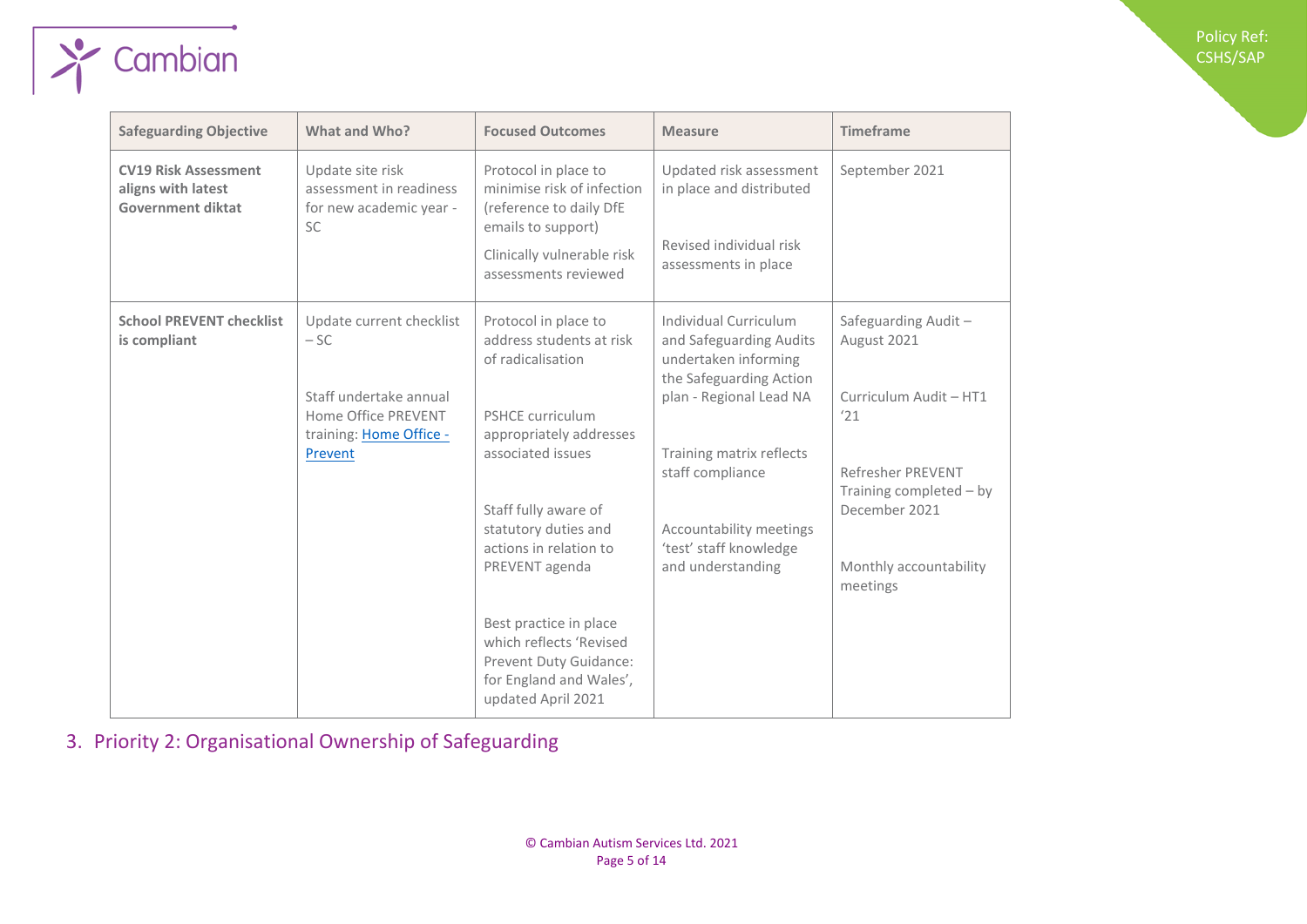| <b>Safeguarding Objective</b>                                                      | What and Who?                                                                                        | <b>Focused Outcomes</b>                                                                       | <b>Measure</b>                                                                                                     | <b>Timeframe</b>                  |
|------------------------------------------------------------------------------------|------------------------------------------------------------------------------------------------------|-----------------------------------------------------------------------------------------------|--------------------------------------------------------------------------------------------------------------------|-----------------------------------|
| Staff demonstrate<br>tangible understanding of<br>statutory policy and<br>protocol | Spot checks/learning<br>walks to 'test' staff<br>understanding of policy -<br>SLT and Regional Lead, | <b>SLT and Governors are</b><br>confident in SHS ability<br>to appropriately<br>safeguard CYP | When challenged, staff<br>are able to respond<br>proficiently                                                      | Termly spot checks                |
|                                                                                    | <b>NA</b>                                                                                            | Staff demonstrate<br>confidence when<br>discussing and managing<br>safeguarding protocol      | Understanding translates<br>into appropriate and<br>timely management with<br>effective reporting and<br>recording |                                   |
|                                                                                    |                                                                                                      |                                                                                               | Parents/carers have<br>confidence in the service<br>and CYP feel safe                                              |                                   |
| <b>Estates - Enhance site</b><br>security                                          | CAPEX allocated to fund<br>$project - SC$                                                            | Access to campus<br>restricted to approved<br>visitors only                                   | 0% unwanted visitors on<br>site                                                                                    | Gates In situ HT1 - '21           |
|                                                                                    | Establish gated solution<br>at entrance to site<br>(currently open access) -<br>Governors            | Restricted access to site<br>to enhance safeguarding<br>of CYP and staff                      |                                                                                                                    | Fencing repaired by<br>Easter '22 |
|                                                                                    | Replace damaged fencing<br>adjacent to Palace Road -<br>Governors                                    | Dog walkers and visitors<br>to Walled Garden no<br>longer access site                         |                                                                                                                    |                                   |
| The DSL has sufficient<br>administrative and<br>management time                    | Enhance capacity of DSL<br>to ensure sufficient time                                                 | DSL has the capacity to<br>undertake role<br>effectively                                      | DSL (Assistant Head)<br>supervision reflects                                                                       | Supervision HT1 '21               |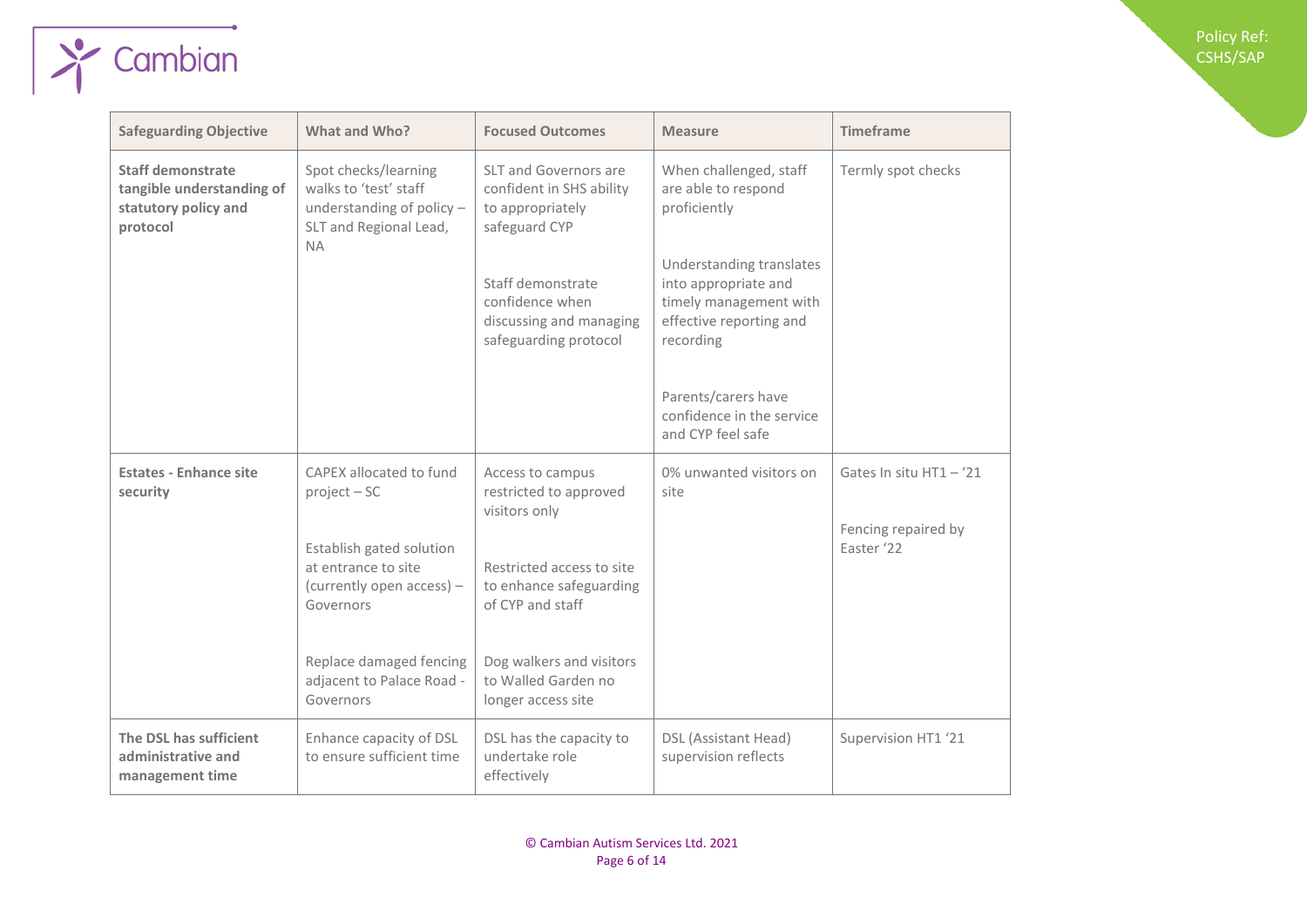| <b>Policy Ref:</b> |  |
|--------------------|--|
| <b>CSHS/SAP</b>    |  |

| <b>Safeguarding Objective</b>         | What and Who?                                                                                                                         | <b>Focused Outcomes</b>                                                                                                                                                                                              | <b>Measure</b>                                                                                                                                                                                                                            | <b>Timeframe</b>                                                                                                      |
|---------------------------------------|---------------------------------------------------------------------------------------------------------------------------------------|----------------------------------------------------------------------------------------------------------------------------------------------------------------------------------------------------------------------|-------------------------------------------------------------------------------------------------------------------------------------------------------------------------------------------------------------------------------------------|-----------------------------------------------------------------------------------------------------------------------|
|                                       | to manage safeguarding<br>across the school $-SC$<br>Reallocate:<br>Exams administration<br>GL Assessment admin<br>Revise DSL JD - SC | DSL has capacity to<br>coordinate and deliver<br>robust programme of<br>staff training<br>DSL JD revised to reflect<br>removal of current<br>exams and assessment<br>responsibilities and<br>management of staff CPD | satisfaction with<br>recalibrated role<br>Training programme<br>established<br>Staff report high<br>satisfaction with<br>safeguarding training<br>programme<br>LADO reports high<br>confidence in<br>management of<br>safeguarding at SHS | Annual programme of<br>training as per<br>Safeguarding Network<br>calendar<br>Bi-annual staff survey -<br>HT2 and HT5 |
| <b>Safer Recruitment is</b><br>robust | The recruitment process<br>satisfies criteria as per<br>KCSIE and statute $-$<br>CR/SC/CS                                             | Staff files are fully<br>compliant<br>The SCR is compliant                                                                                                                                                           | Safeguarding audit of<br>random files and SCR<br>undertaken by Regional<br>Lead, NA                                                                                                                                                       | August 2021 for initial<br>audit with outcomes<br>informing next steps                                                |

 $\sqrt{\frac{1}{2}$  Cambian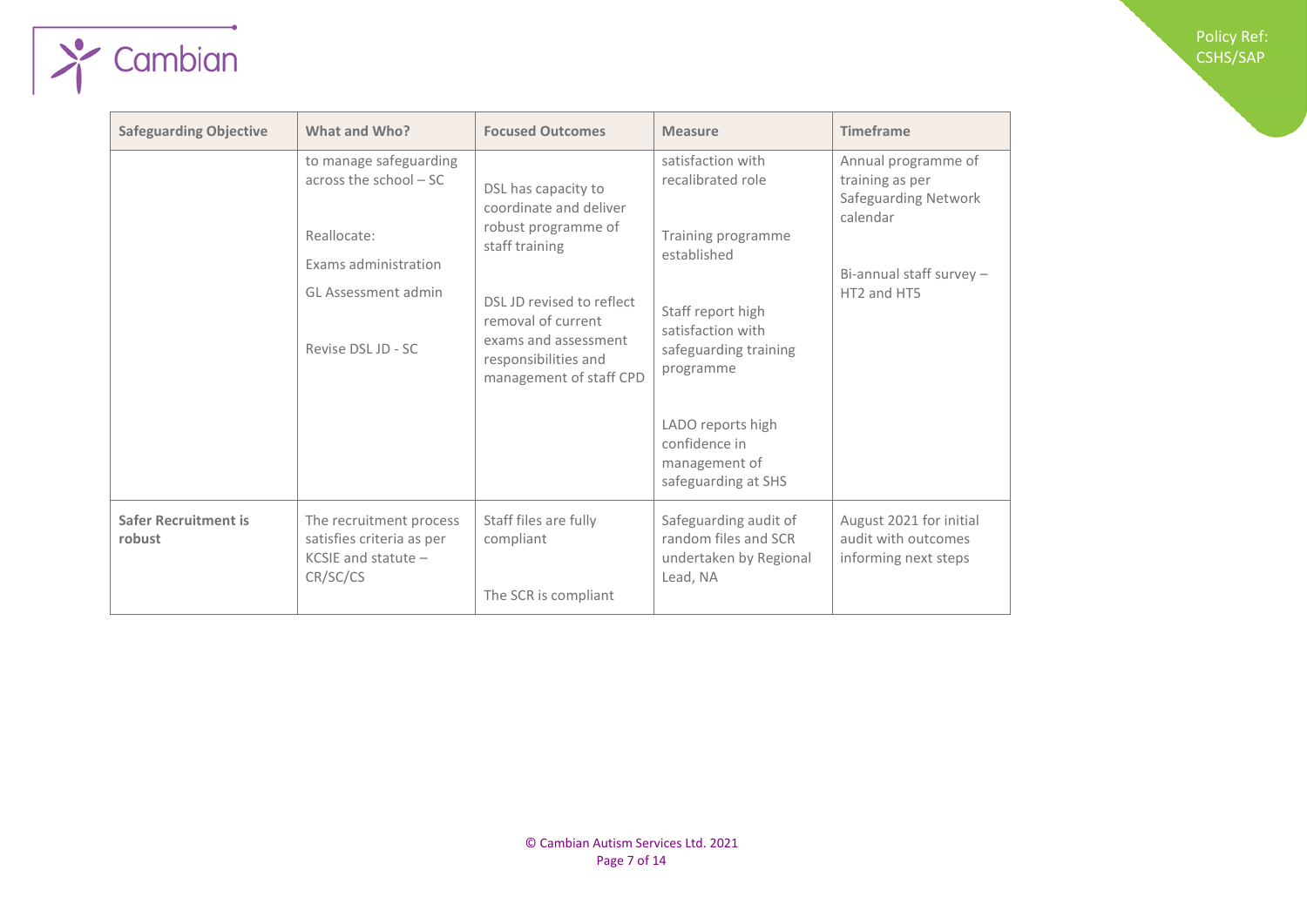

### <span id="page-7-0"></span>4. Priority 3: Safeguarding Training and Learning

| <b>Safeguarding Objective</b>                                                             | What and Who?                                                                                                                       | <b>Focused Outcomes</b>                                                                                                 | <b>Measure</b>                                                                                  | <b>Timeframe</b>                                             |
|-------------------------------------------------------------------------------------------|-------------------------------------------------------------------------------------------------------------------------------------|-------------------------------------------------------------------------------------------------------------------------|-------------------------------------------------------------------------------------------------|--------------------------------------------------------------|
| <b>Staff demonstrate</b><br>proficiency in their<br>management of<br>safeguarding matters | Staff receive regular<br>safeguarding training to<br>develop knowledge and<br>understanding $-$ CS                                  | Established programme<br>of CPD as per<br>Safeguarding Network-<br><b>CS</b>                                            | Spot checks via<br>accountability meetings<br>and learning walks - SLT<br>and Regional Lead, NA | Calendared training<br>programme in place -<br>$HT1'21 - CS$ |
|                                                                                           | <b>Statutory CPD completed</b><br>within timeframes $-SC$<br>Opportunities, through                                                 | Full training compliance<br>for all statutory modules<br>$-$ CS/SC                                                      | MYRUS reflects 100%<br>completion with regards<br>to Safeguarding Training<br>report            | Bi-annual staff surveys -<br>CS                              |
|                                                                                           | supervision to ascertain<br>further CPD and/or<br>support - Line Managers                                                           | Staff feel fully supported<br>to enable them to<br>dispense their duties<br>effectively - Line<br>Managers              | Staff surveys - CS                                                                              |                                                              |
| Planning and execution of<br>educational visits and<br>rewards trips is robust            | Visit Leaders have<br>training with regards to<br>use EVOLVE portal - SC                                                            | Staff understand rational<br>of using EVOLVE and<br>demonstrate confidence<br>in its' use                               | <b>EVOLVE spot checks</b><br>undertaken by Principal<br>Audit undertaken by                     | In full use from HT1 '21<br>onwards                          |
|                                                                                           | Locality risk assessments<br>clearly identify potential<br>$risk(s) - VC$<br>Head of Education signs<br>off local and repeat visits | Locality risk assessments<br>impact individual student<br>risk assessments to<br>mitigate risk as far as<br>practicable | Regional Lead<br>Audit via NYCC                                                                 |                                                              |
|                                                                                           | $-VC$                                                                                                                               |                                                                                                                         |                                                                                                 |                                                              |

Policy Ref: CSHS/SAP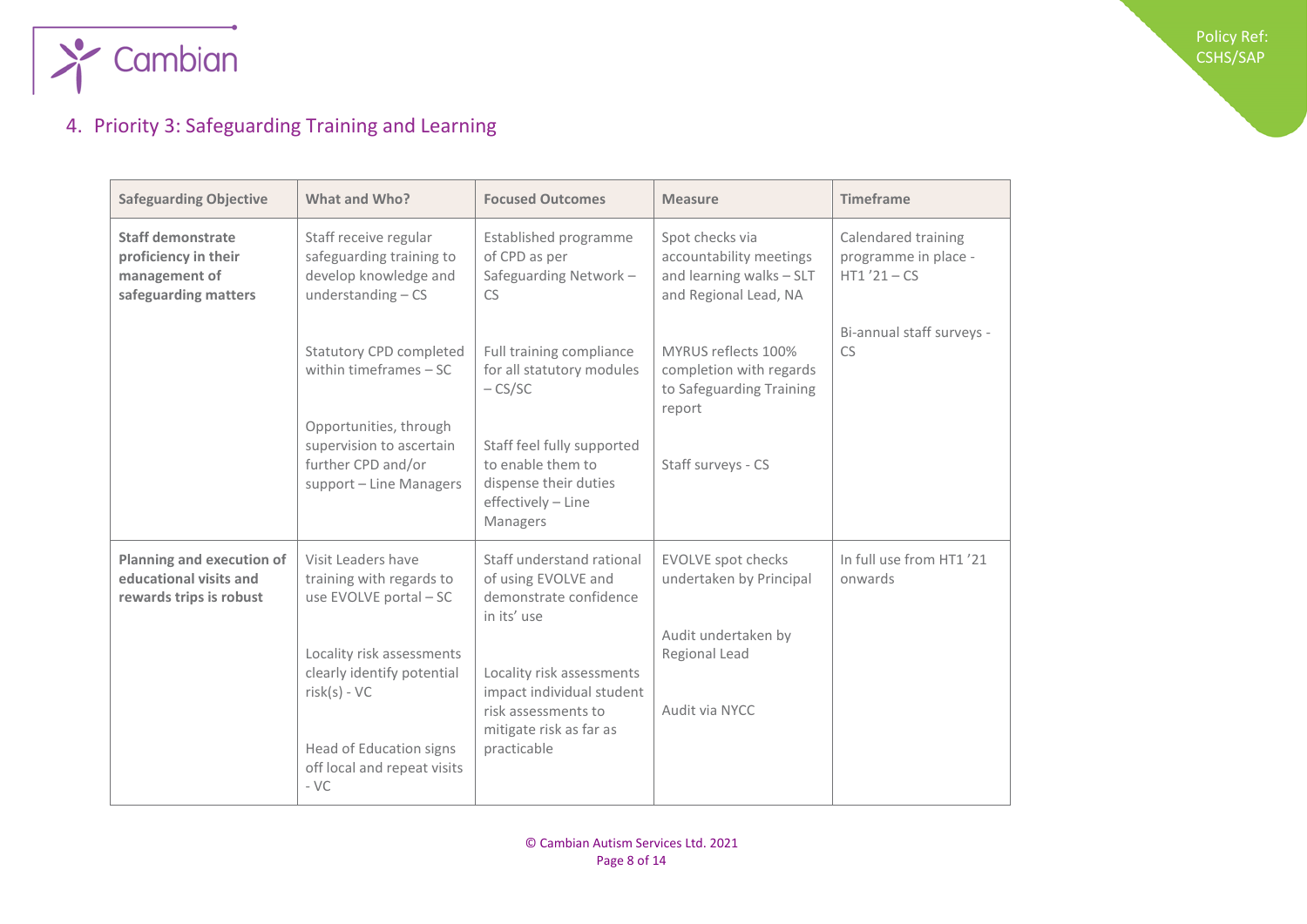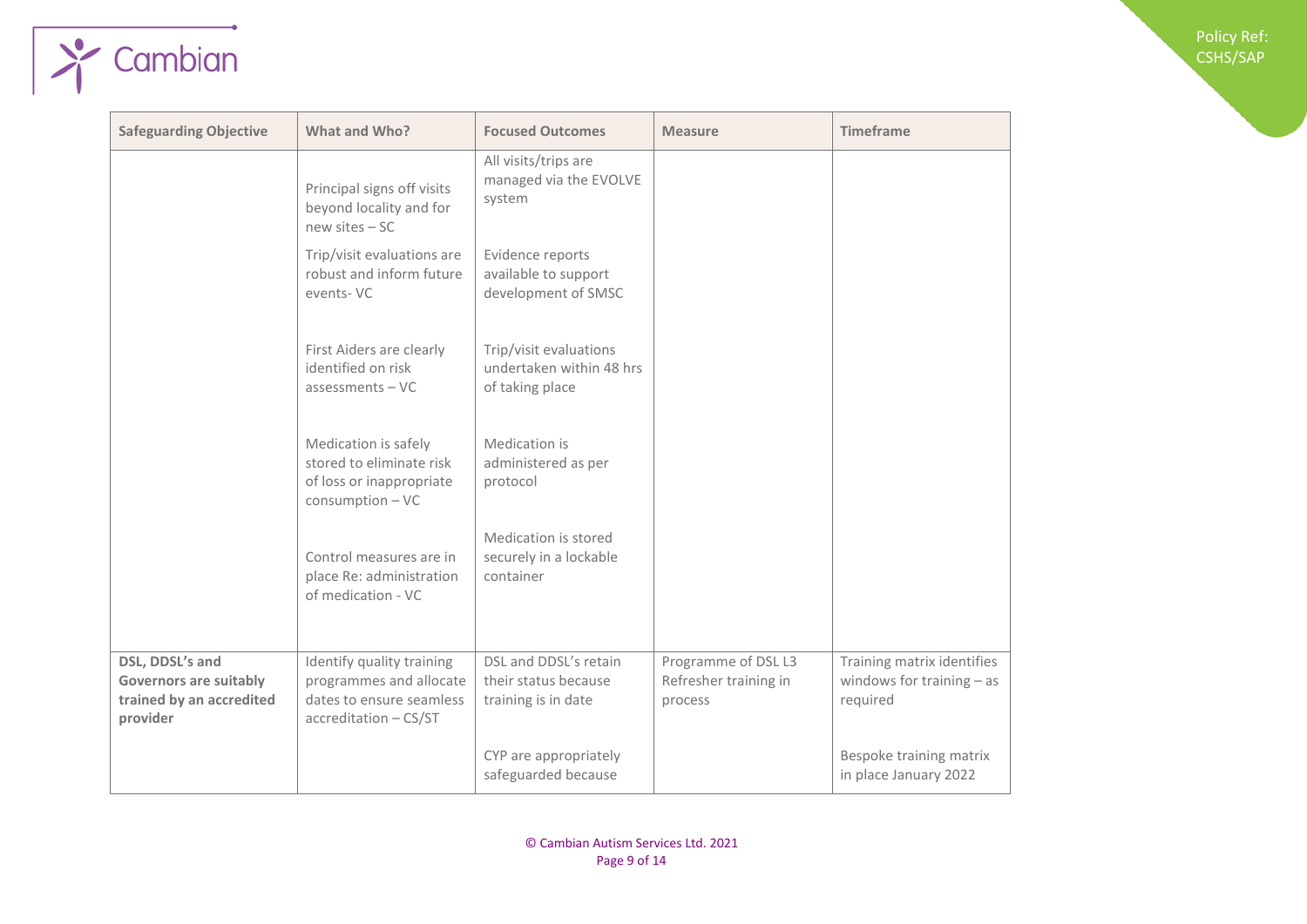| <b>Safeguarding Objective</b>                                                                                                                         | What and Who?                                                                                                   | <b>Focused Outcomes</b>                                                                                                                          | <b>Measure</b>                                                                   | <b>Timeframe</b>                                                                                |
|-------------------------------------------------------------------------------------------------------------------------------------------------------|-----------------------------------------------------------------------------------------------------------------|--------------------------------------------------------------------------------------------------------------------------------------------------|----------------------------------------------------------------------------------|-------------------------------------------------------------------------------------------------|
|                                                                                                                                                       | Develop a bespoke<br>training matrix managed<br>by $DSL - CS$                                                   | there are sufficient<br>designated staff assigned                                                                                                | Safeguarding audit<br>undertaken by Regional<br>Lead, NA                         |                                                                                                 |
|                                                                                                                                                       |                                                                                                                 | There is collated and<br>accessible information<br>identifying staff training                                                                    | Attendance and<br>certificates logged via<br>CPD tracker                         |                                                                                                 |
|                                                                                                                                                       |                                                                                                                 | Governors Safeguarding<br>Training has been<br>completed via Governors<br>list                                                                   |                                                                                  | To be confirmed<br>September '21                                                                |
| <b>DSL, DDSL and Principal</b><br>are able to identify,<br>understand and respond<br>appropriately to harmful<br>sexual behaviours in<br>young people | DSL, DDSL and Principal<br>complete the self-<br>directed online course<br><b>Brook Traffic Light</b><br>System | CYP are appropriately<br>safeguarded because<br>consistent and clear<br>decisions are made with<br>regard to Harmful Sexual<br><b>Behaviours</b> | Safeguarding audit<br>undertaken by Regional<br>Lead, NA                         | Completed by HT1 21                                                                             |
|                                                                                                                                                       | Key Managers complete<br><b>NSPCC Harmful Sexual</b><br><b>Behaviours Training</b>                              | Learning is cascaded to<br>staff via in-house training                                                                                           | Attendance and<br>certificates logged via<br>CPD tracker                         | Completed by HT2 '21                                                                            |
| <b>Emergency evacuation</b><br>procedures are effective                                                                                               | Remote Fire Marshall<br>Training for identified<br>staff, including all SLT -<br><b>SC</b>                      | In the event of a fire,<br>correct procedures are<br>followed to ensure the<br>safety of all                                                     | CYP and staff fully<br>conversant of emergency<br>procedures                     | Review of muster points<br>$HT1'21 - FB/SC$                                                     |
|                                                                                                                                                       | On-site training to be<br>sourced for HT1 '21 to                                                                | Fire Marshals receive<br>appropriate hands-on                                                                                                    | Log of procedure and<br>notes available for<br>scrutiny to substantiate<br>above | Contact Ripon Fire<br>Service to ascertain<br>whether site visit viable -<br>September '21 - SC |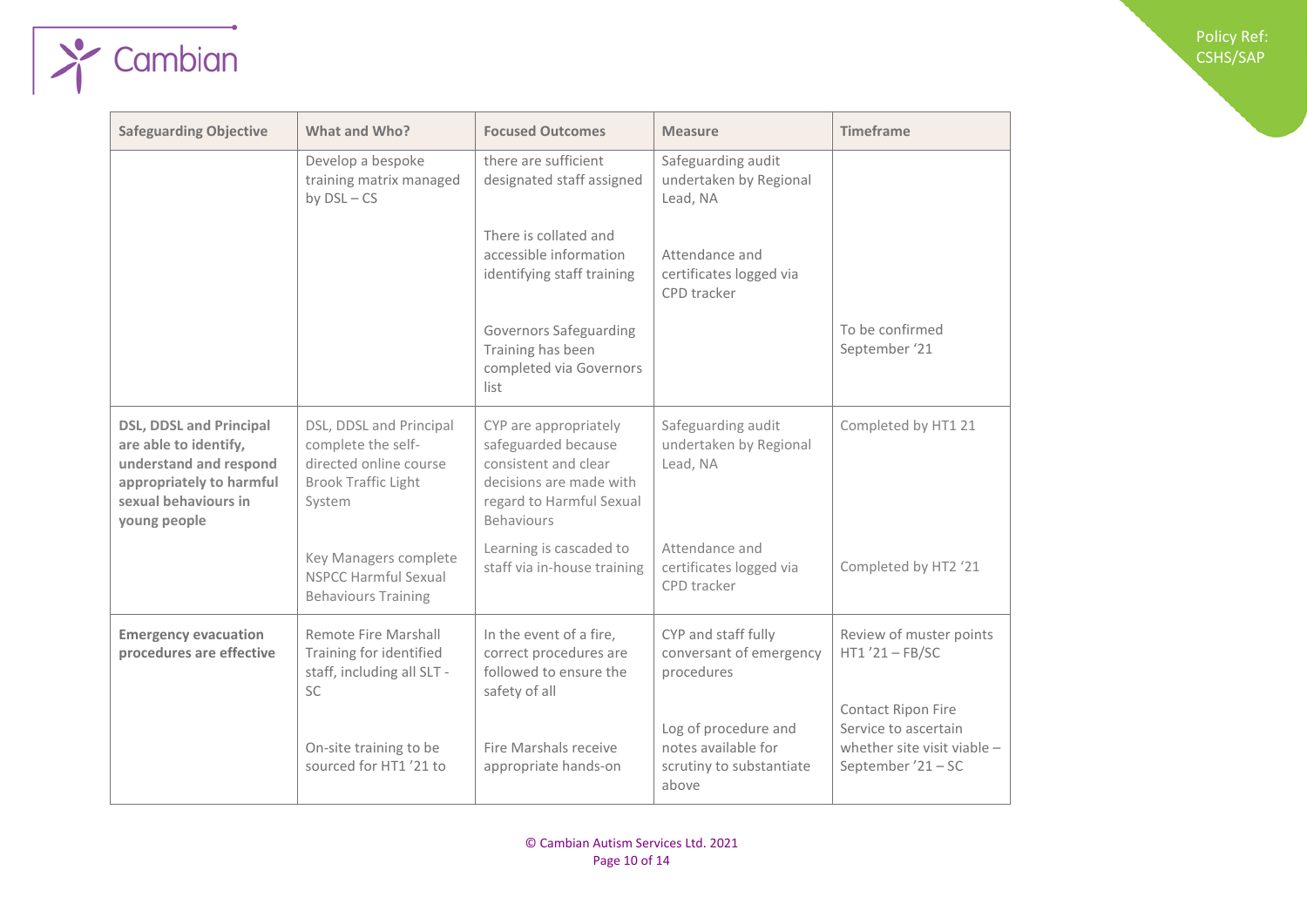| <b>Safeguarding Objective</b>                   | What and Who?                                                                                                                                                                                                                                                               | <b>Focused Outcomes</b>                                                                                                                                                                                                                                                                                              | <b>Measure</b>                                                                                                                                                                                                                                                                           | <b>Timeframe</b>                                                                                                                                                                                                       |
|-------------------------------------------------|-----------------------------------------------------------------------------------------------------------------------------------------------------------------------------------------------------------------------------------------------------------------------------|----------------------------------------------------------------------------------------------------------------------------------------------------------------------------------------------------------------------------------------------------------------------------------------------------------------------|------------------------------------------------------------------------------------------------------------------------------------------------------------------------------------------------------------------------------------------------------------------------------------------|------------------------------------------------------------------------------------------------------------------------------------------------------------------------------------------------------------------------|
|                                                 | include use of<br>extinguishers - SC                                                                                                                                                                                                                                        | training by approved<br>trainers                                                                                                                                                                                                                                                                                     | Parents/carers report<br>they feel their child is<br>safe at SHS.                                                                                                                                                                                                                        | CYP and parent/carer<br>Autumn Term Survey<br>HT2 '21 - CS                                                                                                                                                             |
|                                                 | Broker site visit from<br>local Fire Service to audit<br>current practice - SC<br>Review location of                                                                                                                                                                        | Regular emergency<br>evacuation practice with<br>recorded evidence of<br>time taken and any<br>issues                                                                                                                                                                                                                | CYP verbalise that they<br>feel safe at SHS                                                                                                                                                                                                                                              |                                                                                                                                                                                                                        |
| muster points-FB/SC                             | Muster points are<br>accessible and<br>appropriately located                                                                                                                                                                                                                |                                                                                                                                                                                                                                                                                                                      |                                                                                                                                                                                                                                                                                          |                                                                                                                                                                                                                        |
| <b>First Aid is administered</b><br>effectively | Revise and localise<br>Cambian First Aid Policy<br>$-SC/SS$<br>Ensure all First Aid Kits<br>are identified via<br>appropriate signage - VC<br>Review and sufficiently<br>publicise 'First Aiders'<br>$posters - VC$<br>x3 day Paediatric First<br>Aid training in date - VC | Minor injuries are<br>appropriately managed<br>Staff and CYP know<br>where to access First Aid<br>resource and who First<br>Aiders are<br>The current complement<br>of First Aiders is<br>enhanced to include key<br>office staff<br>There are sufficient staff<br>trained to administer<br>First Aid in the absence | Verbally survey staff and<br>CYP regarding their<br>understanding of First<br>Aid resource<br>Spot checks undertaken<br>re: contents of First Aid<br>Kits<br>Opportunities to test<br>understanding at<br>monthly Accountability<br>meetings<br>Weekly SLT review<br>accident reports to | Additional x3 Day<br>Paediatric First Aider in<br>place by Easter '22<br>First Aid kits fully stocked<br>in readiness for start of<br>academic year '21/'22<br>and replenished upon<br>use or further to<br>expiration |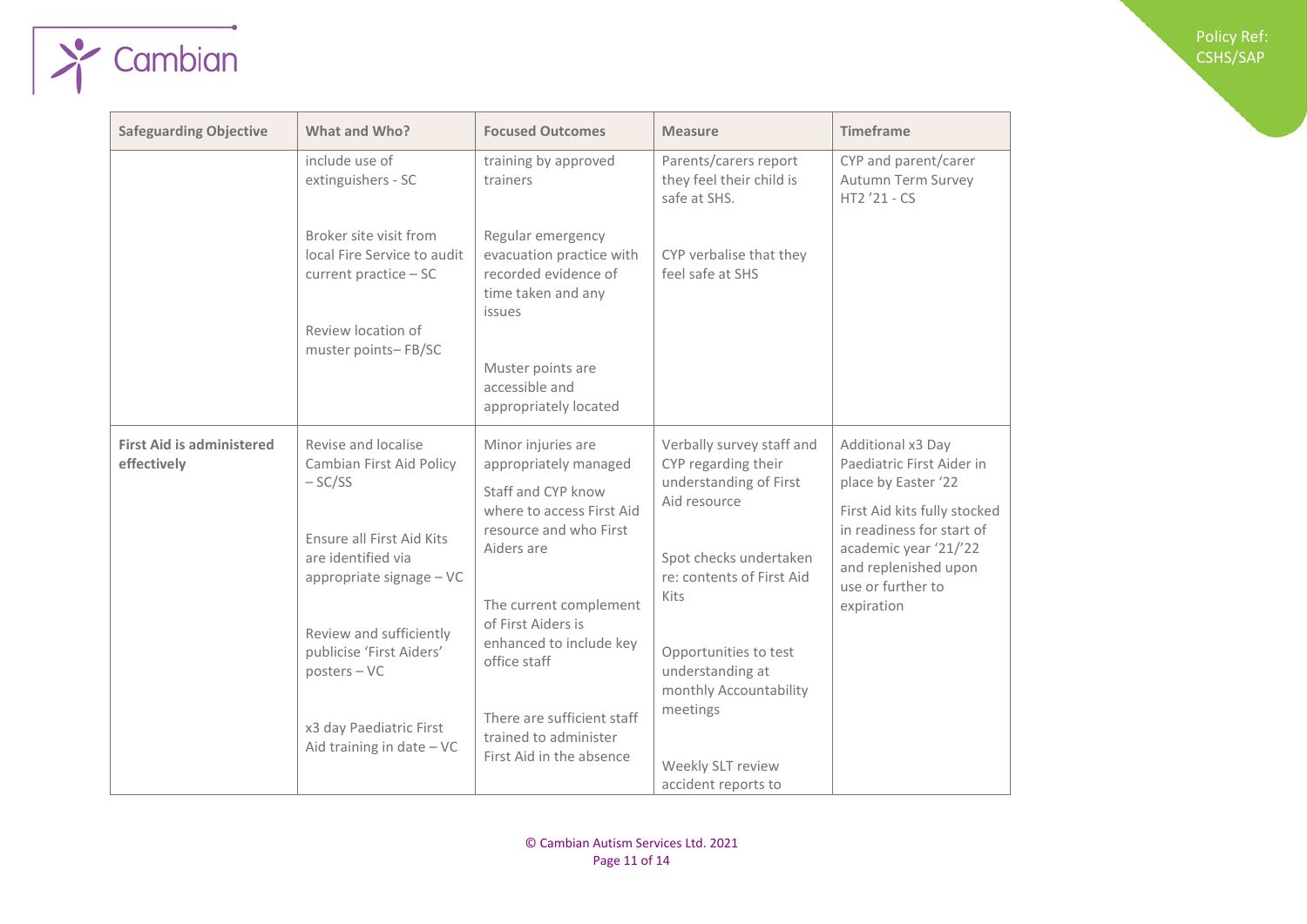Policy Ref: CSHS/SAP

| <b>Safeguarding Objective</b>                                        | What and Who?                                                                     | <b>Focused Outcomes</b>                                                                  | <b>Measure</b>                                                  | <b>Timeframe</b>                                                            |
|----------------------------------------------------------------------|-----------------------------------------------------------------------------------|------------------------------------------------------------------------------------------|-----------------------------------------------------------------|-----------------------------------------------------------------------------|
|                                                                      | Identify additional staff<br>member to undertake<br>above training - VC           | of a trained staff<br>member                                                             | identify patterns and<br>address anomalies                      |                                                                             |
|                                                                      |                                                                                   | Staff who are first aid<br>trained are identified on<br>visit risk assessments           |                                                                 |                                                                             |
|                                                                      |                                                                                   | First Aid kits are correctly<br>stocked with in-date<br>resource                         |                                                                 |                                                                             |
| <b>Management of</b><br>medication and<br>controlled drugs is robust | Controlled drugs and<br>homely remedies<br>administered via EMAR<br>$system - VC$ | Paper-based system<br>replaced by EMAR<br>programme                                      | Automated prompts<br>from EMAR system flag<br>up irregularities | CYP data uploaded onto<br>system $-$ July 2021                              |
|                                                                      | Parents supported to<br>declare medication<br>changes as they arise $-$           | Medication is accounted<br>for and appropriately<br>allocated via a 'failsafe'<br>system | <b>Scrutiny from Governors</b>                                  | VC trained for EMAR and<br>Meds to administer for<br>Day Pupils - June 2021 |
|                                                                      | VC.<br>Enhance current cohort                                                     | Phase 2 of the training<br>programme is                                                  |                                                                 | Medication changes, for<br>current cohort, uploaded<br>by 10/09/21          |
|                                                                      | of trained staff re: EMAR<br>system - VC                                          | implemented to enhance<br>current numbers of<br>trained staff                            |                                                                 | EMAR account in place,<br>for new starters, on day<br>1                     |

 $\sqrt{\frac{1}{2}$  Cambian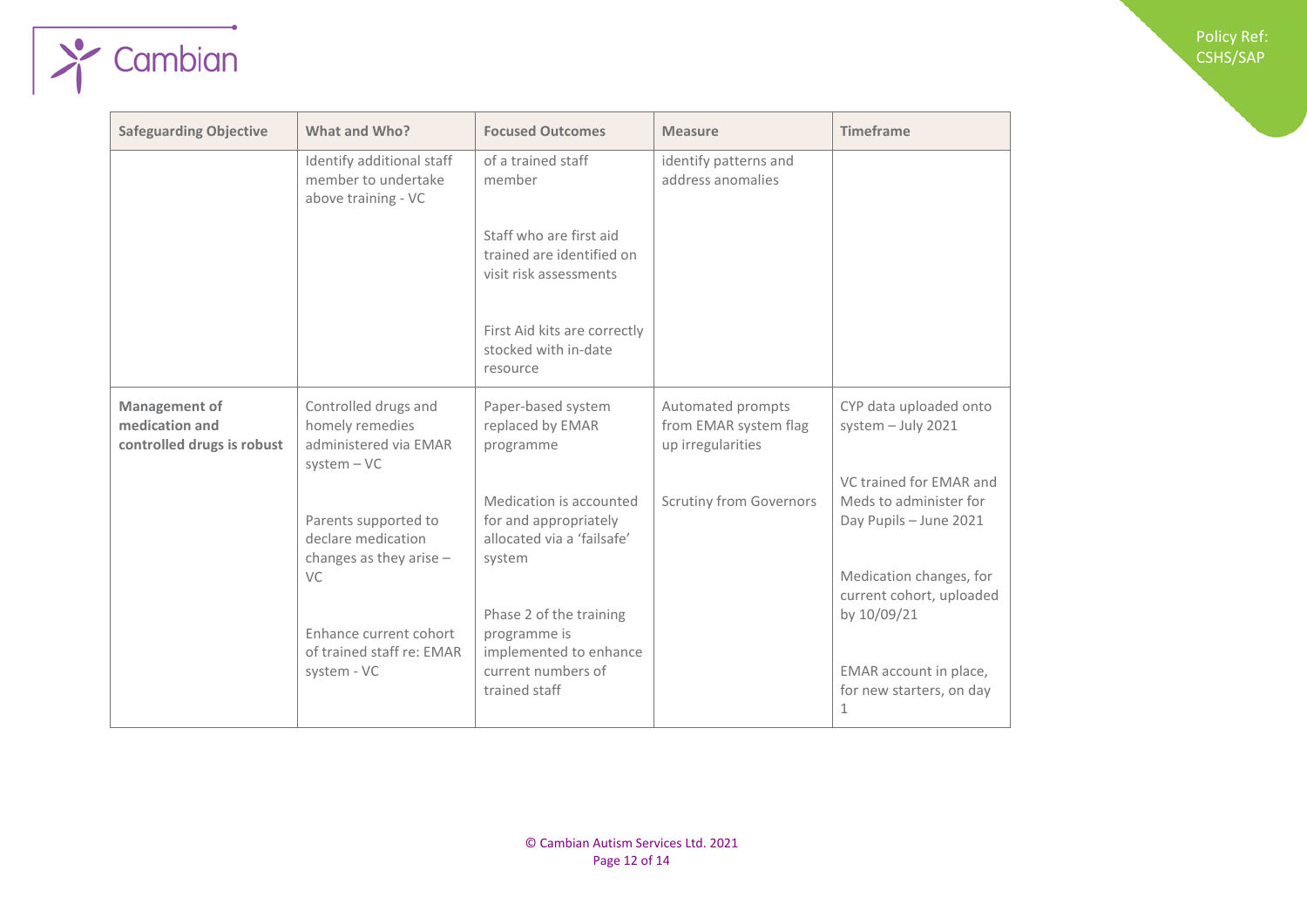

## <span id="page-12-0"></span>5. Priority 4: Communicating Safeguarding Messages and Information

| <b>Safeguarding Objective</b>                                                       | What and Who?                                                                                                                                                                                                                                                                     | <b>Focused Outcomes</b>                                                                                                                                                                                                                                                                                                                                                                            | <b>Measure</b>                                                                                                                                                                                                                                                                 | <b>Timeframe</b>                                                                                                                                            |
|-------------------------------------------------------------------------------------|-----------------------------------------------------------------------------------------------------------------------------------------------------------------------------------------------------------------------------------------------------------------------------------|----------------------------------------------------------------------------------------------------------------------------------------------------------------------------------------------------------------------------------------------------------------------------------------------------------------------------------------------------------------------------------------------------|--------------------------------------------------------------------------------------------------------------------------------------------------------------------------------------------------------------------------------------------------------------------------------|-------------------------------------------------------------------------------------------------------------------------------------------------------------|
| At least monthly<br>safeguarding bulletins<br>shared with staff                     | Signpost staff to key<br>articles from following<br>despatches (CS):<br>- National Online<br>Safety (NOS)<br>- NYCSB monthly<br>bulletins<br>Upload relevant online<br>safety articles to parents'<br>page of website - SC<br>Ensure parents alerted<br>to trends of concern - CS | Staff take a vested<br>interest in developing<br>their safeguarding<br>knowledge and<br>understanding beyond<br>formal training and<br>debrief sessions<br>Parents receive guidance<br>to support their child to<br>act safely whilst on line<br>CYP develop their<br>understanding, of<br>staying safe online, from<br>baseline<br>Termly newsletters<br>include specific<br>safeguarding article | Supervision reflects<br>discussion regarding<br>keeping CYP safe<br>Parent/carers provide<br>feedback to identify they<br>feel well-supported<br>CYP know how to<br>identify and report<br>suspect content<br>Accreditation outcomes<br>and/or certificates of<br>achievements | Focused discussion<br>during each mandatory<br>supervision per annum<br>All CYP to attain<br>certificated outcome<br>relating to online safety<br>per annum |
|                                                                                     |                                                                                                                                                                                                                                                                                   |                                                                                                                                                                                                                                                                                                                                                                                                    |                                                                                                                                                                                                                                                                                |                                                                                                                                                             |
| Raised awareness of<br><b>NYCC Vulnerability</b><br><b>Checklist and Thresholds</b> | DSL and DDSL attend:<br><b>NYCC DSL</b><br><b>Comprehensive Child</b><br><b>Protection Pathway</b>  <br><b>North Yorkshire</b>                                                                                                                                                    | Information from Mini<br>Masterclasses cascaded<br>to staff via<br>briefings/training                                                                                                                                                                                                                                                                                                              | Termly reports to<br>Governors levy challenge<br>and support                                                                                                                                                                                                                   | Monthly Mini<br>Masterclasses from<br>September '21 and<br>ongoing throughout the<br>year                                                                   |